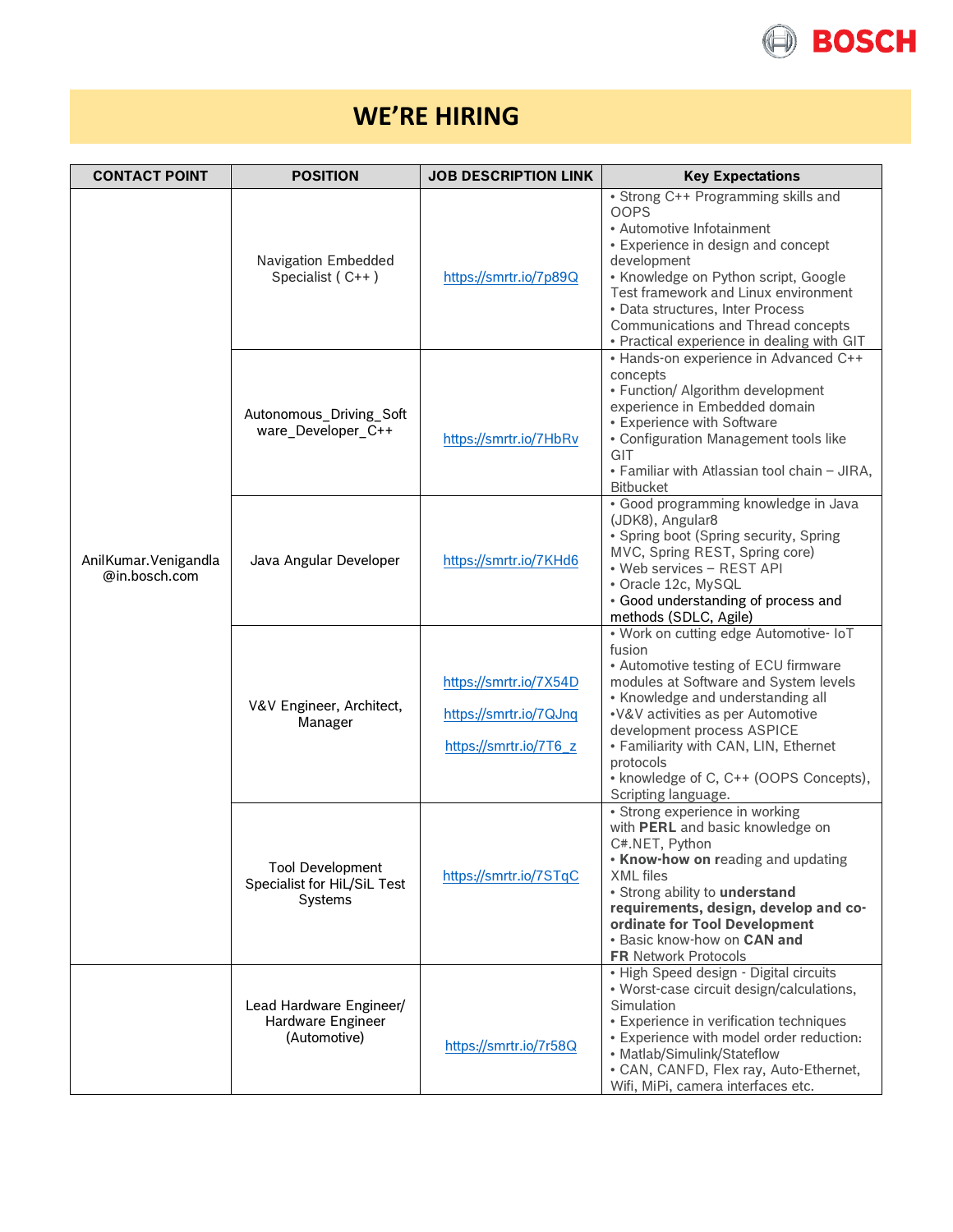

## **WE'RE HIRING**

|                                       |                                                                   |                        | • Familiarity with Vector CANoe,<br>CANalyzer                                                                                                                                                                                                                                                                                                                      |
|---------------------------------------|-------------------------------------------------------------------|------------------------|--------------------------------------------------------------------------------------------------------------------------------------------------------------------------------------------------------------------------------------------------------------------------------------------------------------------------------------------------------------------|
| AnilKumar.Venigandla<br>@in.bosch.com | <b>Embedded Firmware</b><br>Developer (ADAS)                      | https://smrtr.io/7r4PX | • Programming Language C, Python,<br><b>Visual Basics</b><br>• Develop Firmware for various micro<br>controllers (PIC, ST, ATMEL)<br>• Testing, board bring up along with HW<br>developers<br>• Definition of Test Plan.<br>. Good knowledge on SPI, I2C, CAN<br>,FLEXRAY,ETHERNET,USB,UART<br>• Debugging Tools usage - Vector,<br>Canoe, Canalyzer, Oscilloscope |
|                                       | <b>Embedded Software</b><br><b>Product Developer</b>              | https://smrtr.io/7bD8P | • Embedded C coding of modules for<br>Electronic control Unit, Configuration of<br>the core software packages (HW<br>inputs/outputs, EEPROM layout, Flash,<br>Process Sequence). Validation on Lab /<br>Vehicle                                                                                                                                                    |
|                                       | <b>Embedded Function</b><br>Developer<br>(Vehicle Design)         | https://smrtr.io/7brKJ | • Good knowledge of processes in the SW<br>development life-cycle<br>• Deep knowledge of C, Microcontroller,<br>basic hardware concepts in<br>Microcontroller based system                                                                                                                                                                                         |
|                                       | <b>Embedded Function</b><br>Developer<br>(Functional Safety, MBD) | https://smrtr.io/7brJ- | • PowerTrain System & SW Architecture,<br>know-how System Architecture tools,<br>know-how (IBM Rhapsody, Vector<br>PREEvision etc) Electric/Electronic<br>Architecture design experience<br>Hardware Software Interfaces & testing<br>methodology                                                                                                                  |
|                                       | Software Development<br>(Automotive) - ECJ                        | https://smrtr.io/7wsvF | • 3-8 year of experience with direct<br>handling of OEM requirement at CE or<br>function development level.<br>• Experience with ASPICE, Requirement<br>Management, DOORs, System<br>Architecture and Software architecture<br>• software architecture overview on<br>MDG/MX17 Platforms<br><b>• Experience in RTOS and AUTOSAR</b>                                |
|                                       | <b>Sharepoint Developer</b>                                       | https://smrtr.io/7HXVV | • Strong experience in SharePoint on-<br>prem application development and<br>maintenance<br>• Experience in Sharepoint online<br>Application Development using client side<br>technology<br>• Branding and UI customizations<br>SPFx development using JavaScript and<br>ReactJS<br>• SharePoint Migration, new far<br>configuration & web application setup       |
|                                       | D365_F&O_Technical                                                | https://smrtr.io/7TKLD | • Design and develop MS Dynamics AX<br>based product.<br>• Customize and extend Microsoft<br>Dynamics AX using Morph X& X++                                                                                                                                                                                                                                        |